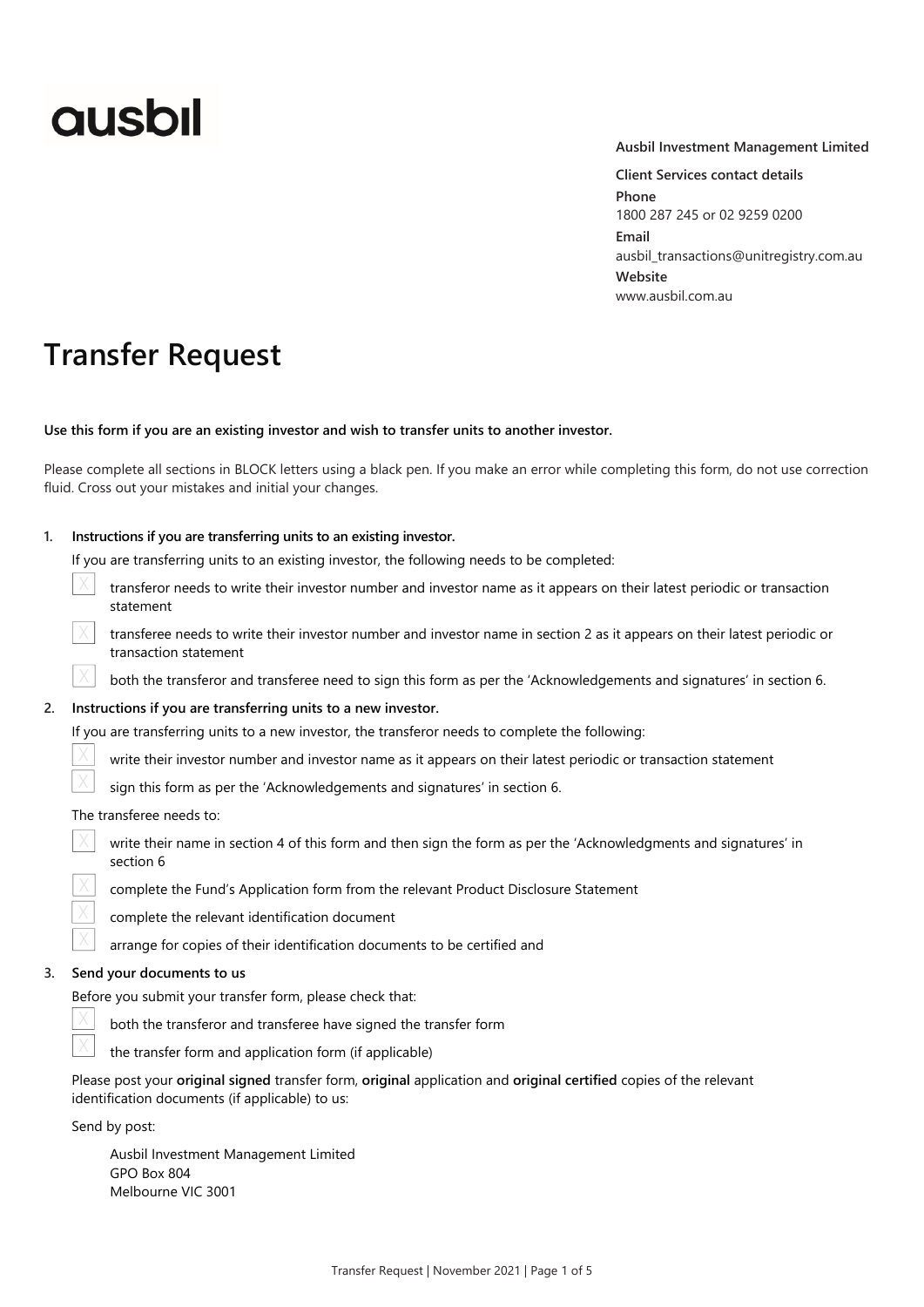### **1 Transfer details**

Please indicate if you are making a full transfer or a partial transfer. If you are making a partial transfer please specify the number of units or dollar amount you wish to transfer.

| <b>FUND NAME</b>                                       | <b>APIR CODE</b> | <b>TRANSFER</b>   | <b>TRANSFER OPTION</b><br>(indicate preference with an X) |                    |  |
|--------------------------------------------------------|------------------|-------------------|-----------------------------------------------------------|--------------------|--|
|                                                        |                  | <b>AMOUNT AUD</b> | <b>Full balance</b>                                       | Number of<br>units |  |
| Ausbil Australian Active Equity Fund                   | AAP0103AU        | \$                |                                                           |                    |  |
| Ausbil Australian Concentrated Equity Fund             | AAP9227AU        | \$                |                                                           |                    |  |
| Ausbil Active Sustainable Equity Fund                  | AAP3940AU        | \$                |                                                           |                    |  |
| Ausbil Active Dividend Income Fund                     | AAP3656AU        | \$                |                                                           |                    |  |
| Ausbil Australian Geared Equity Fund                   | AAP0002AU        | \$                |                                                           |                    |  |
| Ausbil 130/30 Focus Fund - Wholesale Class             | AAP0008AU        | \$                |                                                           |                    |  |
| Ausbil Australian Emerging Leaders Fund                | AAP0104AU        | \$                |                                                           |                    |  |
| Ausbil MicroCap Fund                                   | AAP0007AU        | \$                |                                                           |                    |  |
| Ausbil Australian SmallCap Fund                        | AAP5529AU        | \$                |                                                           |                    |  |
| Ausbil Long Short Focus Fund                           | AAP8211AU        | \$                |                                                           |                    |  |
| Ausbil Balanced Fund                                   | AAP0101AU        | \$                |                                                           |                    |  |
| Ausbil Global Resources Fund                           | AAP5928AU        | \$                |                                                           |                    |  |
| Ausbil Global SmallCap Fund                            | AAP8285AU        | \$                |                                                           |                    |  |
| Ausbil Global Essential Infrastructure Fund - Unhedged | AAP3254AU        | \$                |                                                           |                    |  |
| Ausbil Global Essential Infrastructure Fund - Hedged   | AAP3601AU        | \$                |                                                           |                    |  |
| Candriam Sustainable Global Equity Fund                | AAP0001AU        | \$                |                                                           |                    |  |
| MacKay Shields Multi-Sector Bond Fund                  | AAP0020AU        | \$                |                                                           |                    |  |
| Other                                                  |                  | \$                |                                                           |                    |  |

#### No Change of beneficial ownership X

Minimum balances apply. Please refer to the Fund's product disclosure statement.

#### **2 Transferor/Seller details**

| Investor number                                                                           | Investor name |  |  |  |
|-------------------------------------------------------------------------------------------|---------------|--|--|--|
| Transferee/Buyer details - existing investors only<br>-3                                  |               |  |  |  |
| If you are transferring units to an existing investor, please complete the details below. |               |  |  |  |
| Investor number                                                                           | Investor name |  |  |  |

#### **Buyer details**

| Unit<br>Street number |  | Suburb   | State   |  |
|-----------------------|--|----------|---------|--|
|                       |  |          |         |  |
| Street name           |  | Postcode | Country |  |
|                       |  |          |         |  |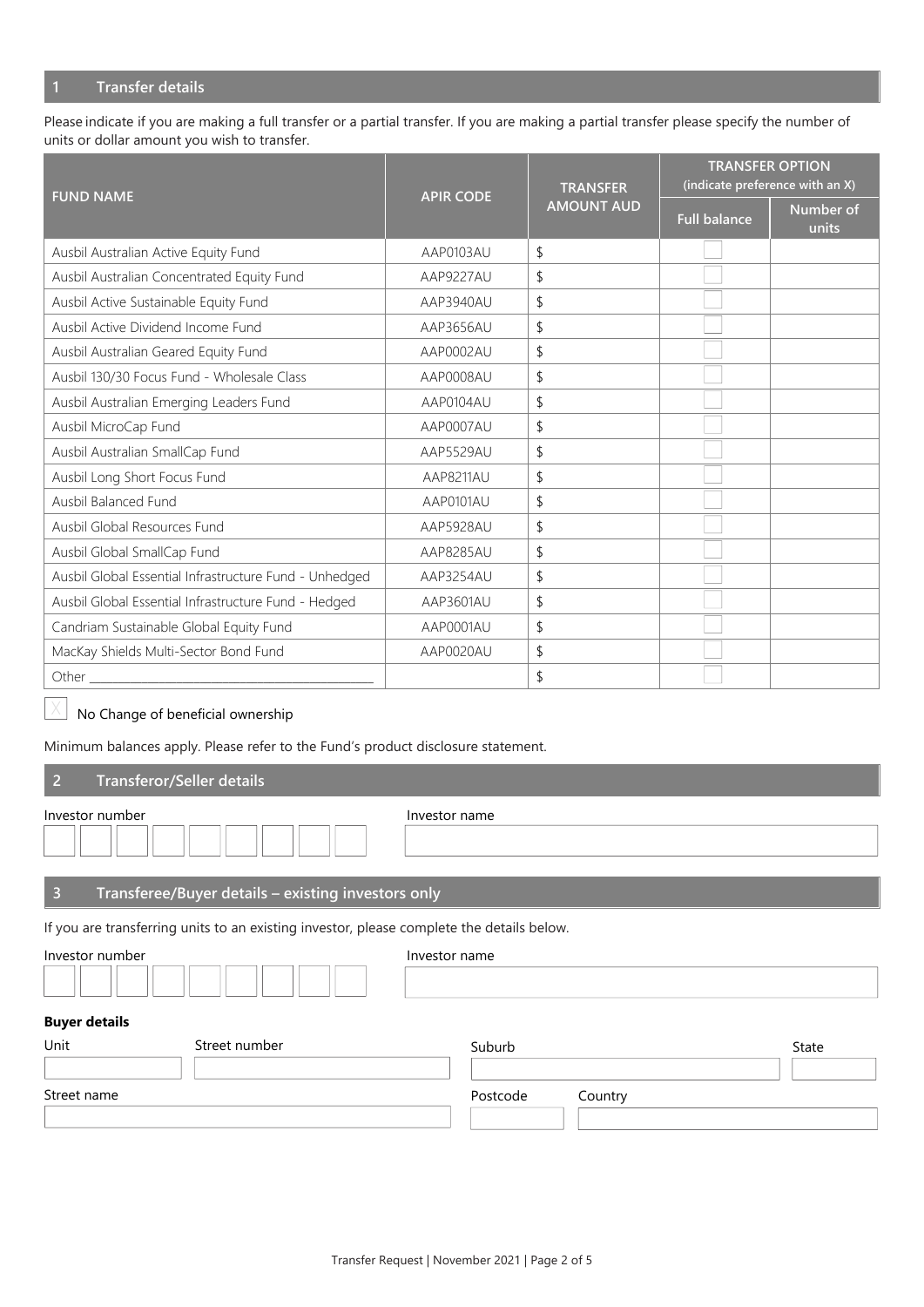#### **If you are transferring units to a new investor, please complete**

**the details below.** The following form is also need to be completed by the new investor and can be obtained from the product disclosure statement:



Application form

#### **New investor details**

Title Full given names

Surname

Company/Trust/Superannuation fund

#### **5 Facsimile Indemnity**

If you are instructing us via facsimile (including applications, withdrawal requests and switching requests) you acknowledge the following conditions:

- We will process your facsimile instructions if it has been received by us in full. We bear no responsibility for any loss or delay that may be incurred from a transmission not being received by us. A facsimile receipt confirmation from the sender's facsimile machine is not evidence that the facsimile has been received.
- We bear no responsibility for any fraudulently completed facsimile transactions and will not compensate you for any losses. For instance, you uphold the risk that a facsimile may be sent by someone who knows your account details.

#### **6 Privacy**

#### **Keeping us informed**

Our records about you are important. Please inform us in writing (must be signed by the authorised signatories) of any changes to details which you have given us. This may be a new postal address, a change of name or new financial institution account details for distribution payments.

We will send you written confirmation of any changes. Please quote your Investor Number when you contact us.

#### **Collecting and using your information**

We collect information for the following purposes:

- to process your application;
- to administer your investment and provide you with reports;
- to monitor and improve the quality of service provided to you; and
- to comply with regulatory or legal requirements, including the Corporations Act, the Proceeds of Crime Act, the Financial Transaction Reports Act, the Taxation Administration Act and the Anti-Money Laundering and Counter-Terrorism Financing Act.

We also ask you for some personal details so that we, and our related companies, can keep in touch with you and tell you on an ongoing basis about our other products and services that could be useful to you. We may do this by telephone, electronic messages (eg. email), online and other means.

Please contact us if you do not wish your details to be used for marketing purposes.

We may gather information about you from a third party. These include credit agencies, financial advisers, fund managers or intermediaries and spouses. We may also collect details of your interactions with us and our products and services (including from our records of any telephone, email and online interactions).

If you provide someone else's personal information to us, you must ensure that they first agree on the basis of this privacy section.

#### **Disclosing your information**

We exchange your personal information with your consultant/ adviser and third parties appointed by your consultants/adviser if you complete section 10 of the Application Form, or if you request us to, and to any other authorised representative of yours (such as your accountant or lawyer) from time to time. In addition, we may exchange personal information about you in the following circumstances:

- you consent to the disclosure;
- with any joint investor;
- with companies that provide services to us, to our related companies, to the Fund, or on our behalf (and our related companies may also exchange personal information with these companies) - for example administration, custody, investment management, technology, identity verification, auditing, registry, mailing or printing services; or
- where required or authorised by law, which may include disclosures to the Australian Taxation Office and other Government or regulatory bodies.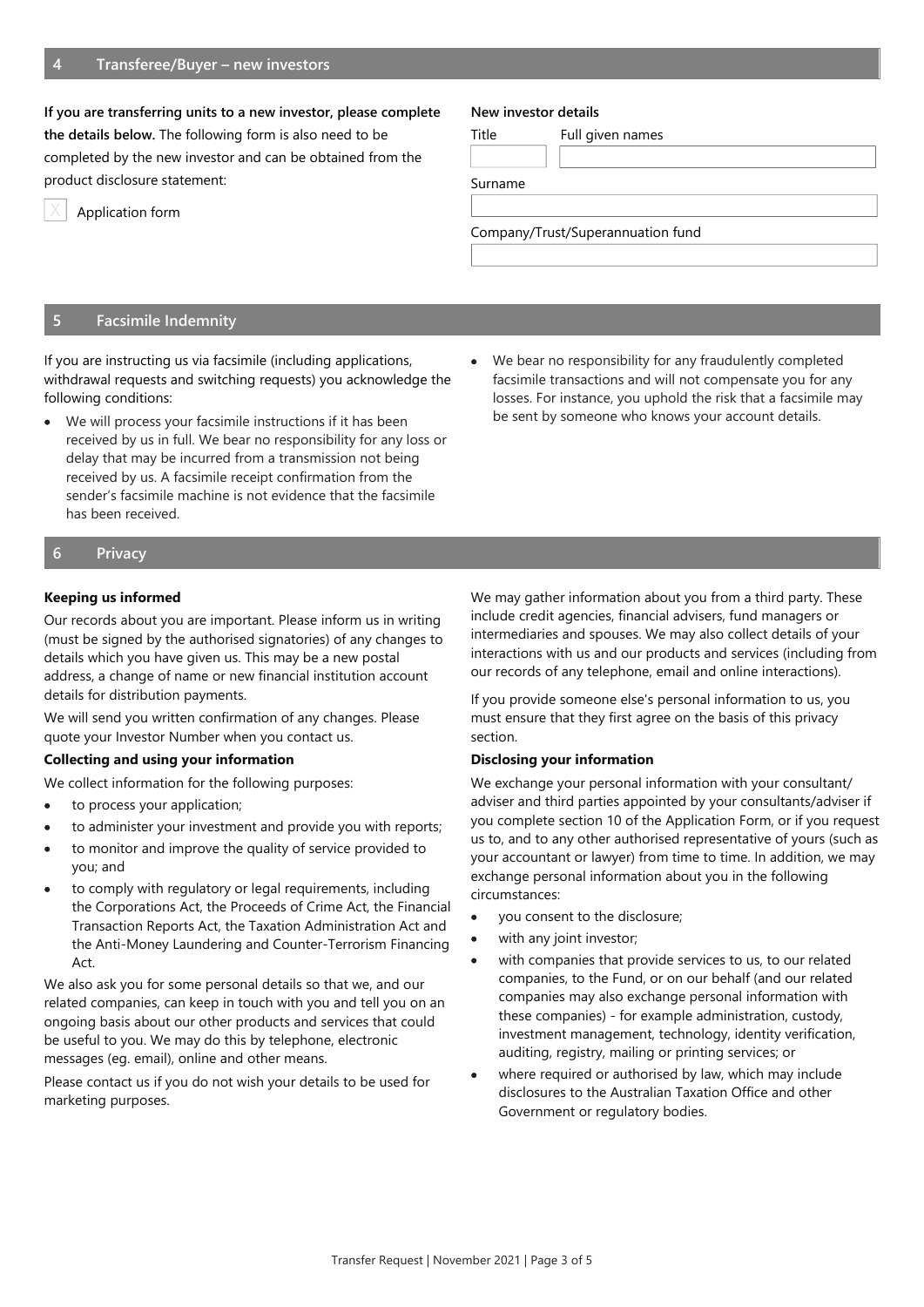This form must be signed by all authorised signatories (eg. For a joint account, both signatories must sign this form).

By executing this Form I/we agree with, and represent and warrant to Ausbil that:

- All details in this Form are complete, true and correct including the FATCA information;
- I/we have read and understood the Product Disclosure Statement (PDS) and Additional Information Guide (AIG) for the applicable fund(s) and agree to be bound by them (as updated from time to time);
- I agree to be bound by the constitution(s) for those fund(s) (as amended from time to time);
- That acceptance of my/our application for units in any fund(s) will be at the sole discretion of Ausbil and that Ausbil has the right to reject any application;
- I/we have legal power to sign this Form and invest in the fund(s) and have complied with all applicable laws in doing so (including those relating to superannuation and tax);
- The details of my/our investment can be provided to the dealer group or adviser shown on this Form by the means and in the format that they direct;
- Sole signatories signing on behalf of a company confirm that they are signing as sole director of the company;
- If acting as a trustee or custodian, I/we confirm that I/we am/are acting in accordance with my/our designated powers and authority under the trust deed or custody agreement;
- If the Form is signed by an attorney, the attorney declares that he/she has not received notice of revocation of appointment and has provided a certified copy of the Power of Attorney to Ausbil;
- I/we are aware of the risks involved with investing in the fund(s) and have not relied on any representation (whether oral or written) from Ausbil or any other persons in connection with the fund(s);
- It is my/our responsibility to seek independent investment, financial, legal or taxation advice as to the suitability of the fund(s) to my/our circumstances;
- I/we understand that my/our investment in the fund(s) is subject to investment risks, including possible delays in repayment and loss of income and principal;
- I/we understand that none of Ausbil or its related entities or associates guarantees the performance of the fund(s), repayment of capital, rate of return or amount of any distribution;
- I/we will not knowingly do anything to put Ausbil in breach of AML/CTF Laws and l will notify Ausbil if I/we are aware of anything that may put Ausbil in breach of AML/CTF Laws.
- I/we are not aware and have no reason to suspect that the application monies or proceeds of investment in the fund(s) are derived from or will be used in connection with money laundering, terrorism financing or any other illegal activities;
- If requested, I/we will provide additional information and comply with all reasonable requests by Ausbil to enable it to comply with AML/CTF Laws;
- That personal information about me/us may be collected, used and disclosed in accordance with Ausbil's Privacy Policy and the privacy statements included in the PDS, including for marketing purposes;
- I/we will promptly advise Ausbil if event or circumstances occurs which would cause these representations and warranties to be incorrect or misleading or if I/we are in breach of any agreement or undertaking; and
- I/we indemnify Ausbil against any losses or liabilities incurred by it as a result of a breach by me/us of any agreement, representation or warranty.

I/we agree that the above agreements, representations and warranties are given on the date this Form is signed and repeated on each day thereafter until I/we cease to have an investment in the fund(s).

#### **By completing and signing this form, you:**

- authorise us to act according with the instructions on this form
- acknowledge that the instructions on this form supersede all previous instructions received by us, and
- agree to indemnify us from and against all losses, costs, expenses, claims, actions or proceedings brought against us in connection with following your instructions on this form.

#### **Who needs to sign this form**

**Individual –** where the investment is in one name, the account holder must sign.

**Joint Holding –** where the investment is in more than one name, all of the account holders must sign.

**Companies –** where the company has a sole director who is also the sole company secretary, this form must be signed by that person. If the company (pursuant to section 204A of the Corporations Act 2001) does not have a company secretary, a sole director can also sign alone. Otherwise this form must be signed by a director jointly with either another director or a company secretary. Please indicate the capacity in which the form is signed.

**Trust –** the trustee(s) must sign this form. Trustee(s) signing on behalf of the trust confirm that the trustee(s) is/are acting in accordance with such designated powers and authority under the trust deed.

**Power of Attorney –** if you have not already lodged the Power of Attorney with us, please attach an original certified copy of the Power of Attorney document that includes Certificate of Witness and Statement of Acceptance and original Certified Identification Document of the Power of Attorney. I/We attest that the Power of Attorney has not been rescinded or revoked and that the Donor is still living.